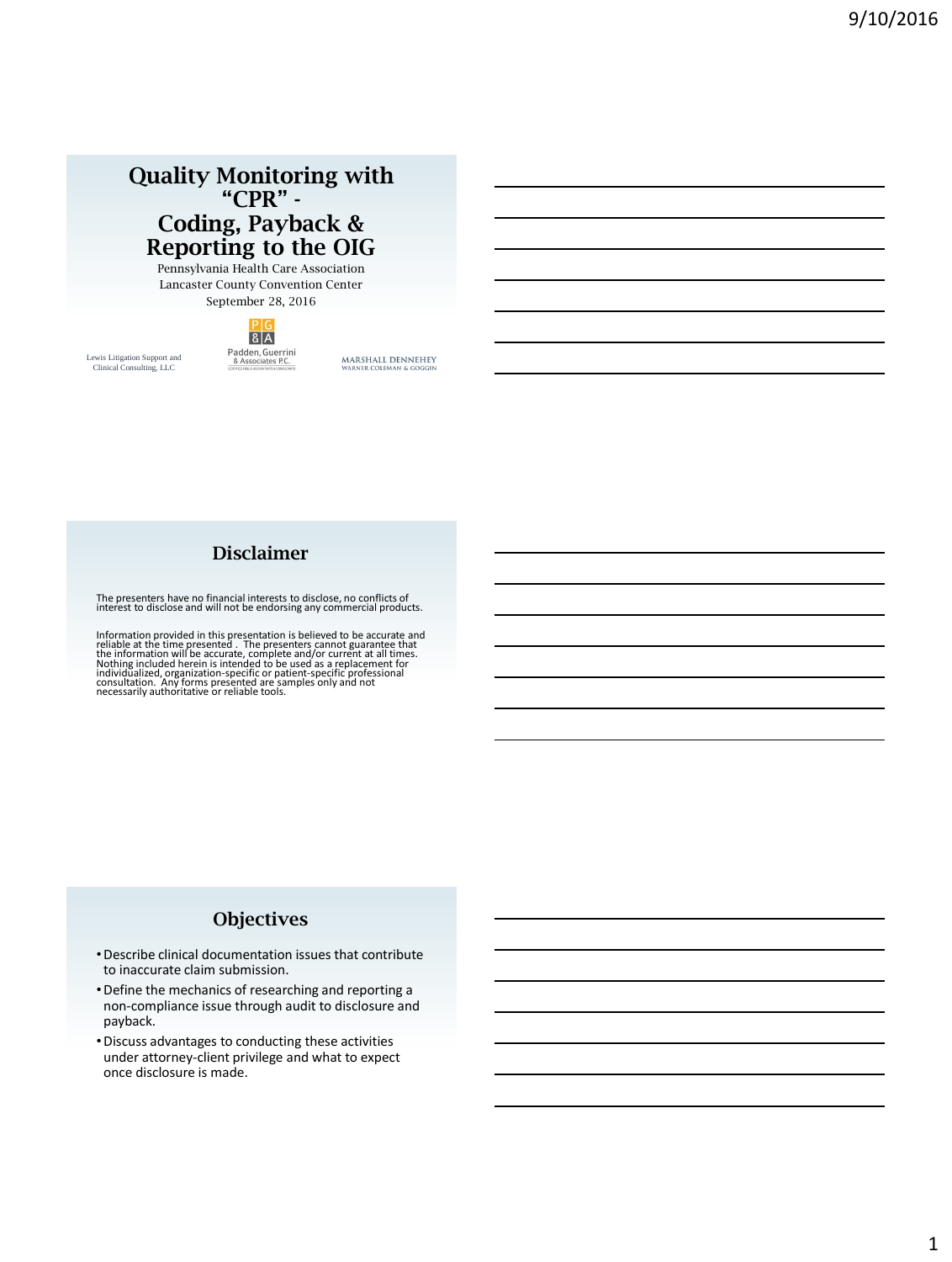# **Linda K. Lewis, RN, CNHA, RAC-CT Lewis Litigation Support and Clinical Consulting, LLC**

Linda K. Lewis, RN, CNHA, RAC-CT is a litigation support and clinical consulting specialist with Lewis Litigation Support and Clinical Consulting, LLC in Butler, Pennsylvania who has been providing consulting services to nursing homes since 1997.

Linda works closely with attorneys, accountants, and longterm care providers to identify compliance issues and mitigate the consequences. In addition to litigation support, she provides services such as clinical documentation improvement, mock re-licensure surveys, and clinical preparation for a bundled payment environment.

> **Lewis Litigation Support and Clinical Consulting, LLC**

# **Compliance – Compliance – Compliance**

- •Increasing scrutiny at every level of compliance • RAC, ZPIC, CERT
- •Increasing emphasis on accountability
	- Individual vs. facility level

### **QAPI Monitoring**

- Should be comprehensive and include MDS, supporting documentation and resultant claims
- Should include both internal and external monitoring functions
- Should identify the type of findings that trigger a referral to the Compliance Officer and a deeper dive (audit)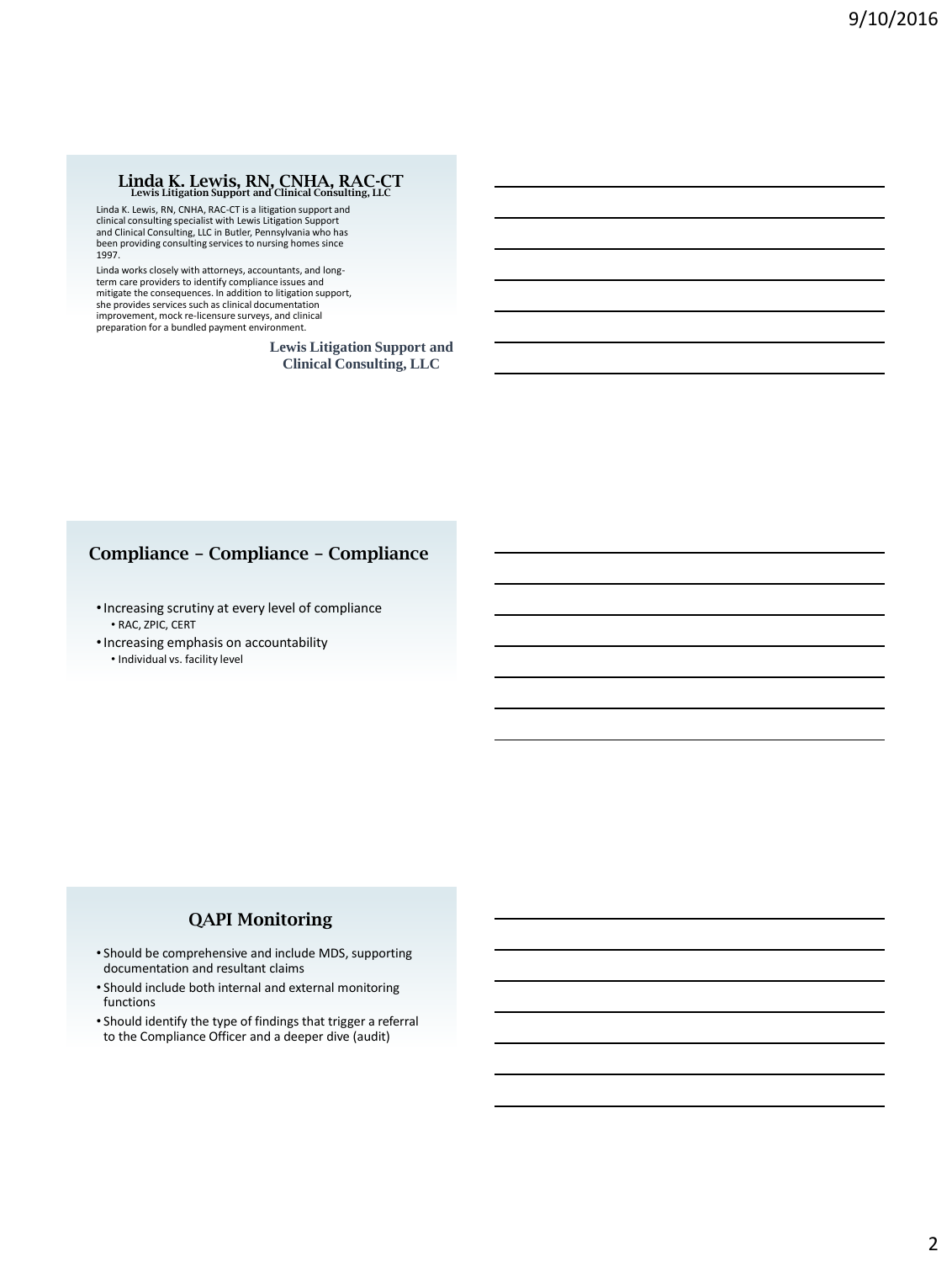# **Compliance Plan**

- Compliance Officer
- Define auditing and monitoring systems
- Must identify the reasonable steps that would be taken if a violation is detected
- Should define a process for disclosure/re-payment
- Consistent with OIG and Department of Justice guidelines

#### **Findings That Require Additional Research**

- Setting of ARD's and opening of MDSs is being backdated
- Therapy student minutes are being recorded as treatment minutes on the MDS
- Therapy treatment minutes are always in 5 or 10 minute increments
- Total therapy minutes are consistently no more than 10 minutes above the RUG floor
- There are no signed certification/re-certifications on file for traditional Medicare Part A

#### **Findings That Require Additional Research**

- Individual therapist productivity is approaching or above 100%
- A therapist documents minutes on more days of the week than s/he works
- Claims are being submitted under the presumption of coverage criteria for days beyond the ARD of the 5-day PPS assessment
- Holes in paper MARs or ADL records are filled in more than 24 hours after the event and/or by a staff member not providing the care
- The staff assessment for mood is being completed for residents capable of being interviewed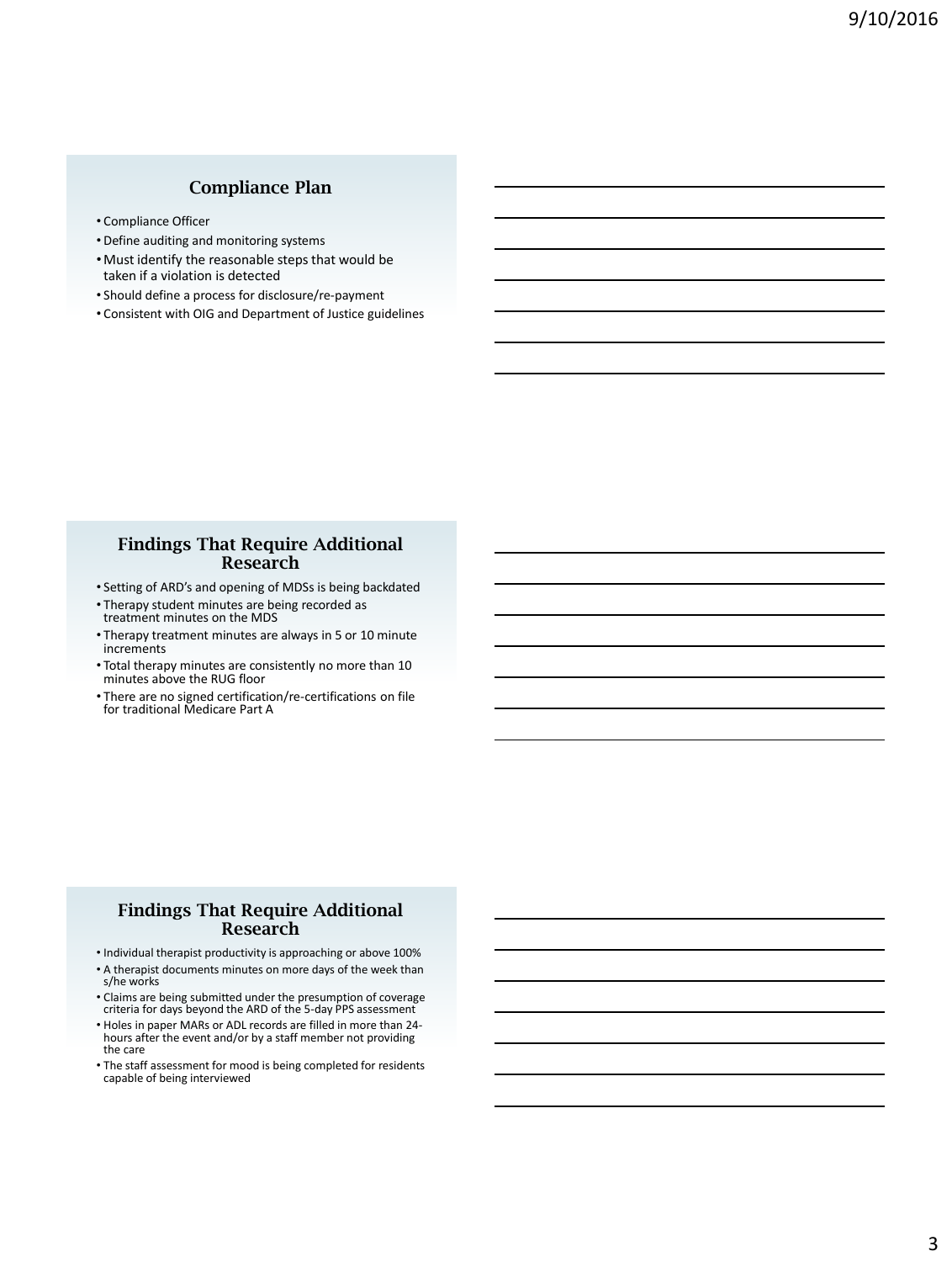### **Findings That Require Additional Research**

- The attending physician changes the frequency of lab orders and/or the ointment to be used for a treatment in a visit to the resident every few days
- Nursing orders are counted as physician orders

#### **Conditions of Payment vs. Conditions of Coverage**

- Conditions of Payment CFR Title 42 §424.20 • Physician certification - Content, timing, signature, substitution with utilization review
- Conditions of Coverage Skilled coverage criteria CFR Title 42 §409.31

## **First Things First**

• Bring the non-compliant practice into compliance • Training and competency assessment

- Review candidate screening and employee orientation
- Checks and balances
- Triple-check process
- Improve oversight frequency of monitoring
- Terminate an improper arrangement (90 days) • Terminate an employee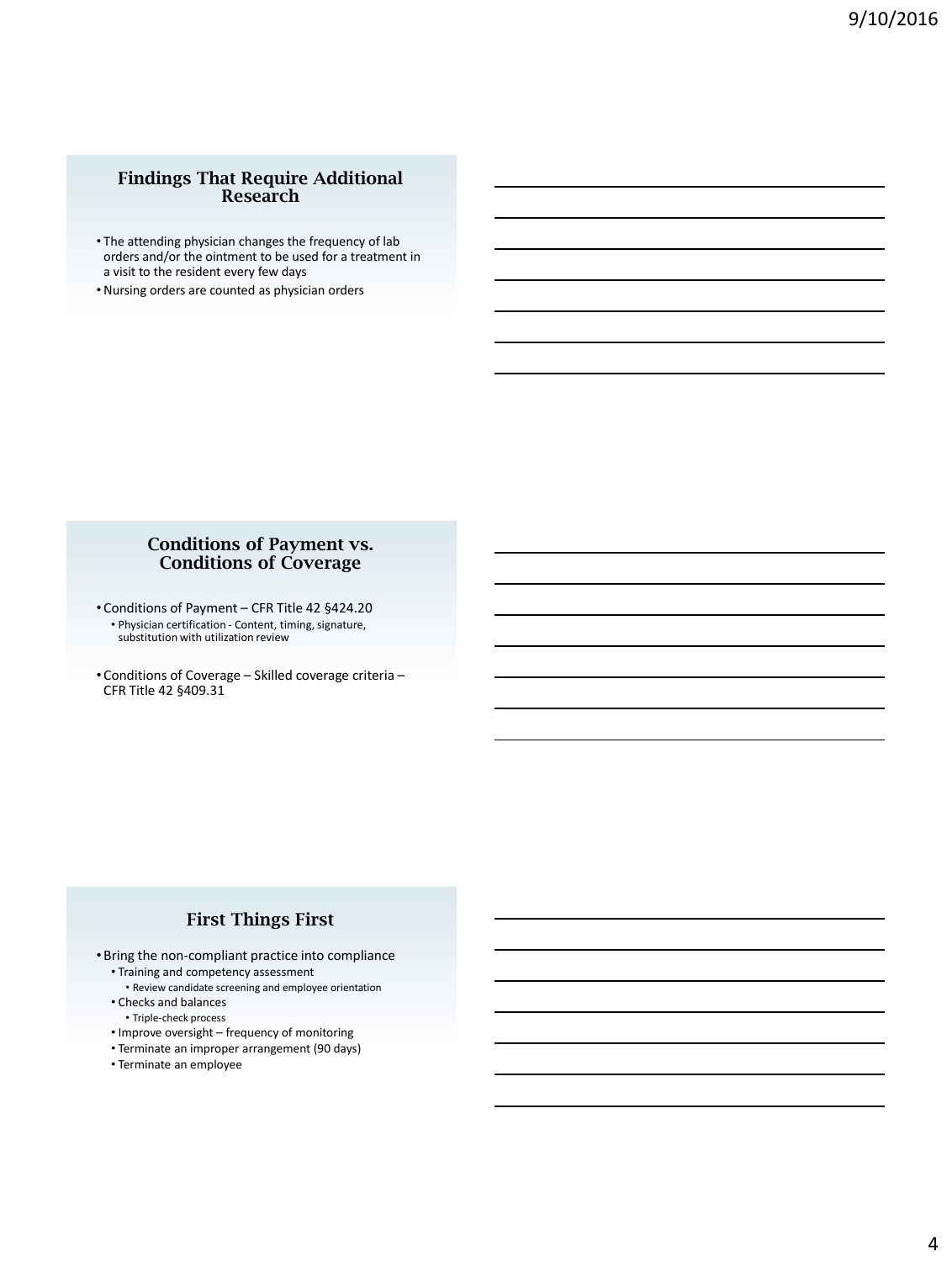### **Where to Begin**

- Determine the scope of the non-compliance
- Proceed with audit team working under attorney-client privilege
- Sampling of records going back in time until you reach a point of compliance, OR 6 years Over what period of time did the non-compliance persist All records or some subset
- 
- Particular practitioner
- Determine the extent of additional auditing necessary to mitigate the payback Extrapolation vs. full audit

# **Understanding Privilege**

- Audit team is in your building and in your records but can disclose NOTHING to you
- Maintain integrity of the audit room management should not<br>visit the auditors in the audit room while they are working or if<br>the room is set aside for them
- All disclosure from the audit team is directly to the attorney engaged under
- Only the attorney discloses to the facility management, and likely, not until the audit is completed
- Even issues with cooperation of staff, timeliness of record retrieval, etc., is addressed through the attorney unless s/he gives approval for it to be addressed directly

#### **Why an Attorney and Why under Privilege?**

- •Attorney is best qualified to research relevant prior proceedings
	- Medicare Appeals Council Elmhurst Care Center, September 29, 2009
	- Medicare Appeals Council Elmwood Health Center, October 30, 2009
- •Disclosure is to an attorney at OIG and Justice to level the playing field you need an attorney representing you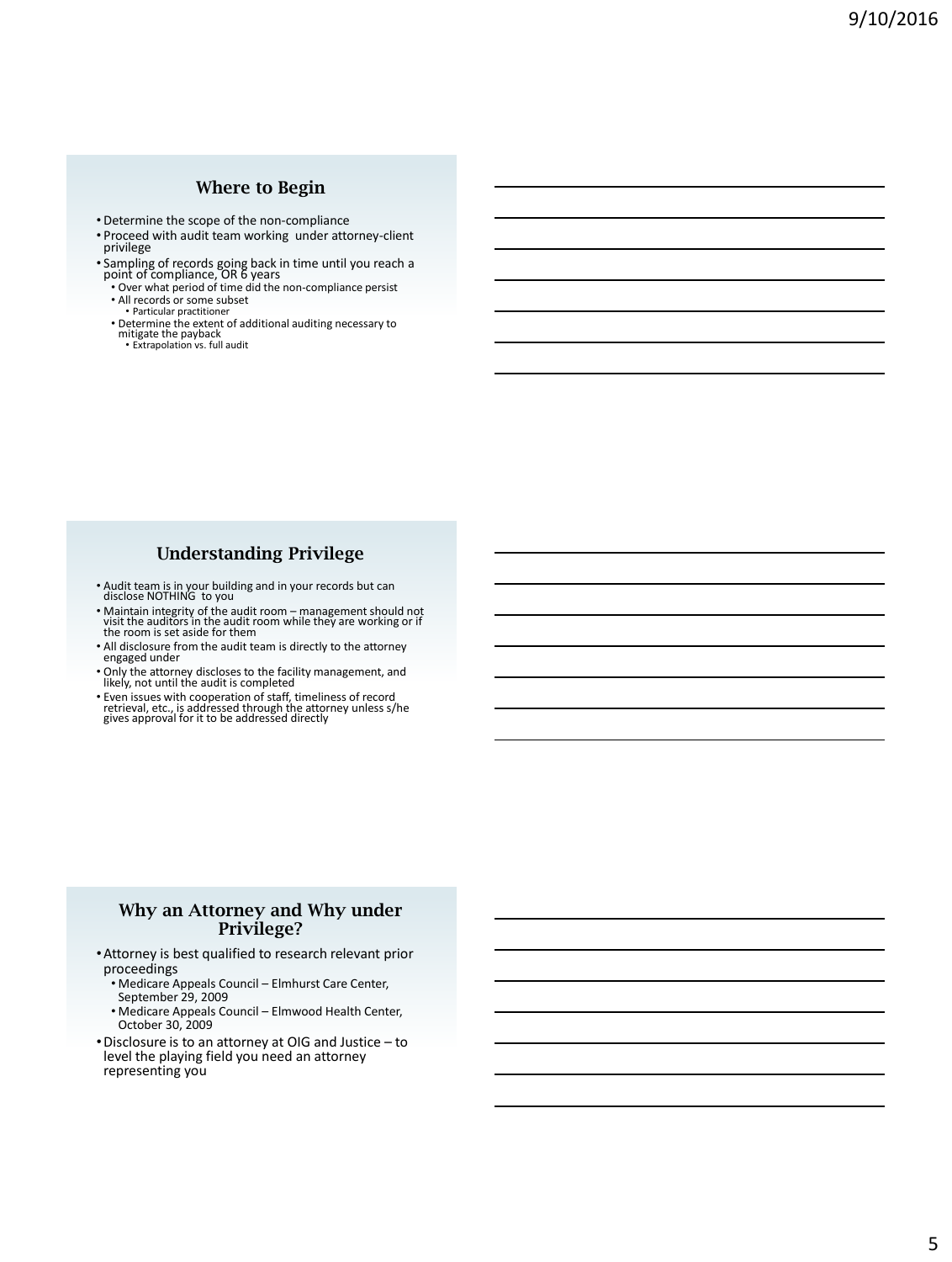### **Building an Audit Team**

• Seasoned members

- May need to know some history
	- MDS 2.0 MDS 3.0 RUGs 44 RUGs 53
	-
	-
	- RUGs 66
	- Sequestration
	-
	- Implementation of COT MDS and changes in EOT requirements Implementation of RAI Manual changes definitions of individual, concurrent and group therapy
- Detail oriented working knowledge of MDS mechanics

#### **Building an Audit Team**

- •Familiar with the nuances of LTC documentation
	- •Nursing notes vs. flow records
- •Equipment Needs • Portable scanner if disclosure to OIG anticipated
- •Familiar with Software Applications
	- MDS software
	- Microsoft Excel

#### **Stefanie Knaub Padden, Guerrini & Associates, P.C.**

Stefanie Knaub has run the medical billing<br>department at Padden, Guerrini & Associates for<br>18 years. Her department offers all third party<br>billing and collections to skilled nursing facilities,<br>billing and collections to s

They offer on-site training to reimbursement staff<br>to increase knowledge and reduce claim errors.<br>They also specialize in accounts receivable reviews<br>to determine to collectability of accounts, identify<br>rebilling opportuni

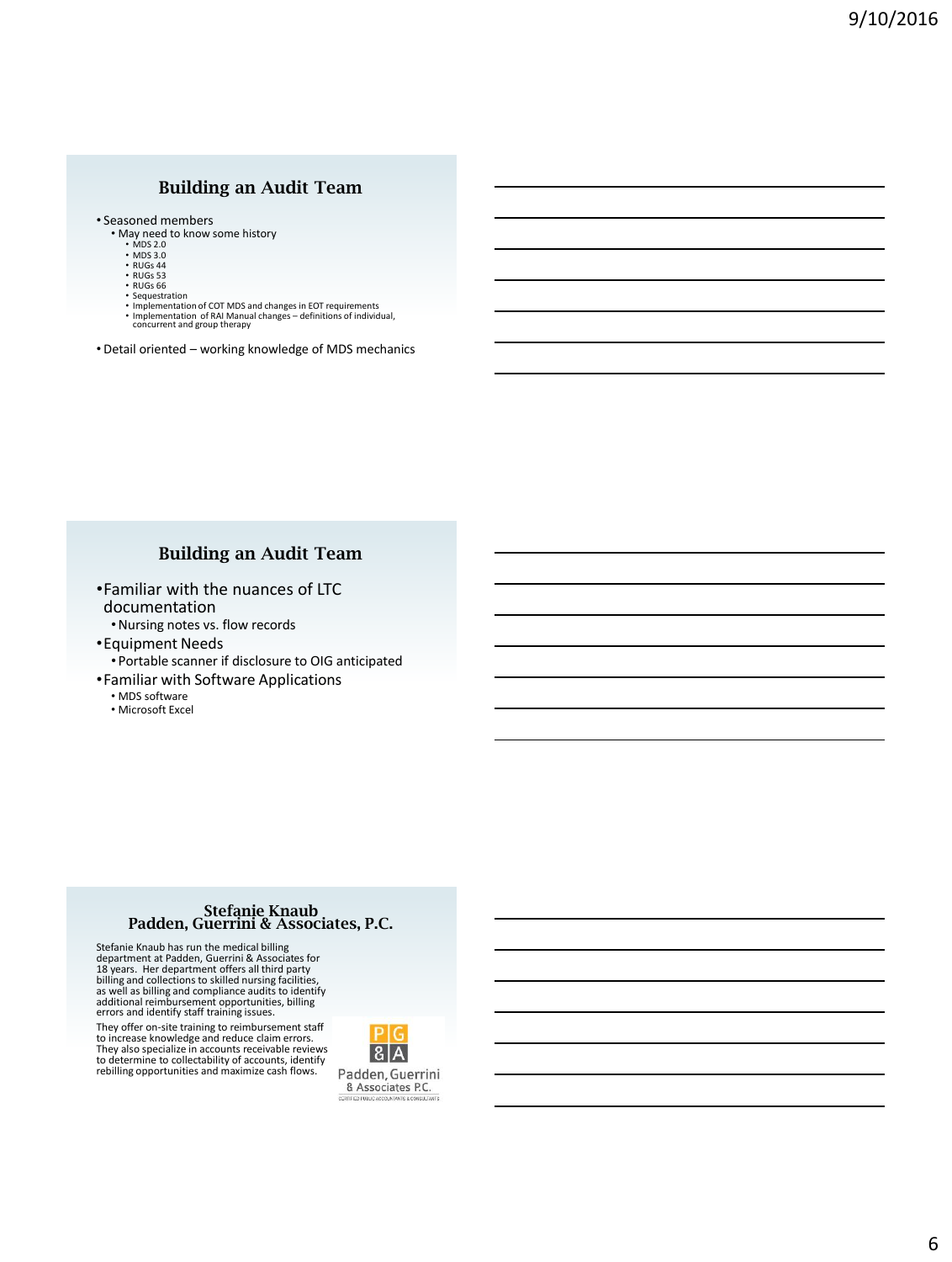# **Determining Payback Amount**

- •Determine full or partial payback
	- Missing certs/re-certs could result in a full payback
	- Improper recording of therapy minutes could result in a lower RUG for a partial payback
- •Determine if MDS is affected by findings
	- Determine coverage dates
	- Determine type of MDS
		- Scheduled MDS
		- Unscheduled MDS

# **Certification Payment Chart**

| Table 1. Certifications   |                                 |                              |
|---------------------------|---------------------------------|------------------------------|
| <b>Certification Type</b> | Due Date                        | <b>Medicare Payment Days</b> |
|                           | Upon admission or as soon as is |                              |
| Initial certification     | reasonable and practicable      | Days 1-14                    |
| First re-certification    | By day 14                       | Days 15-44                   |
|                           | Within 30 days of first re-     |                              |
| Second re-certification   | certification                   | Days 45-74                   |
|                           |                                 |                              |
|                           | Within 30 days of second re-    |                              |
| Third re-certification    | certification                   | Days 75-100                  |

|                                                                                                        | <b>Certification Calendar</b> |                |                             |                                                                                                                       |          |                 |                 |                        |
|--------------------------------------------------------------------------------------------------------|-------------------------------|----------------|-----------------------------|-----------------------------------------------------------------------------------------------------------------------|----------|-----------------|-----------------|------------------------|
| Sunday                                                                                                 | Monday                        | Tuesday        |                             | Wednesday                                                                                                             | Thursday |                 | <b>Friday</b>   | Saturday.              |
| ä,                                                                                                     |                               |                |                             |                                                                                                                       |          |                 | 6               |                        |
| <b>ILINE - Administration</b><br>Initial Cert Due Today or as soon as is<br>reasonable and practicable |                               |                |                             | Initial cert Payment Window                                                                                           |          |                 |                 |                        |
| $\overline{\mathbf{8}}$                                                                                |                               | $\overline{Q}$ | 20                          | 11                                                                                                                    |          | 12              | 11              | 14<br>First recrem due |
| 15                                                                                                     | 16                            |                | 17                          | 18                                                                                                                    |          | 10              | $20^{1}$        | 21                     |
|                                                                                                        |                               |                |                             | First re-cert Payment Window                                                                                          |          |                 |                 |                        |
| 22                                                                                                     | 21                            |                | 24                          | 25                                                                                                                    |          | 26              | 27              | $\overline{28}$        |
| 29                                                                                                     | 30                            |                | $\mathcal{X}^{\mathcal{I}}$ | 32                                                                                                                    |          | 33              | 34              | 35                     |
|                                                                                                        |                               | July 1         |                             | July 2                                                                                                                | July 1   |                 | Johns           | Julys                  |
| $\frac{1}{2}$                                                                                          | $\boldsymbol{v}$              |                | 38                          | 39                                                                                                                    |          | $\overline{10}$ | 4.1             | 42                     |
| July 6                                                                                                 | July 7                        | July 8         |                             | July 9                                                                                                                | July 10  |                 | July 11         | July 22                |
| 43                                                                                                     | 44                            |                | 45                          | $\overline{16}$                                                                                                       |          | 47              | $\overline{18}$ | 49                     |
| July 13                                                                                                | July 14<br>Second re-cert due | July 15        |                             | July 16                                                                                                               | July 17  |                 | July 18         | July 19                |
| so                                                                                                     | 51                            |                | S2                          | S3                                                                                                                    |          | 54              | 55              | 56                     |
| July 20                                                                                                | July 21                       | July 22        |                             | Second re-cert Payment Window<br>(continues on through day 74, third re-cert<br>due within 30 days of second re-cert) |          |                 | July as         | July 26                |

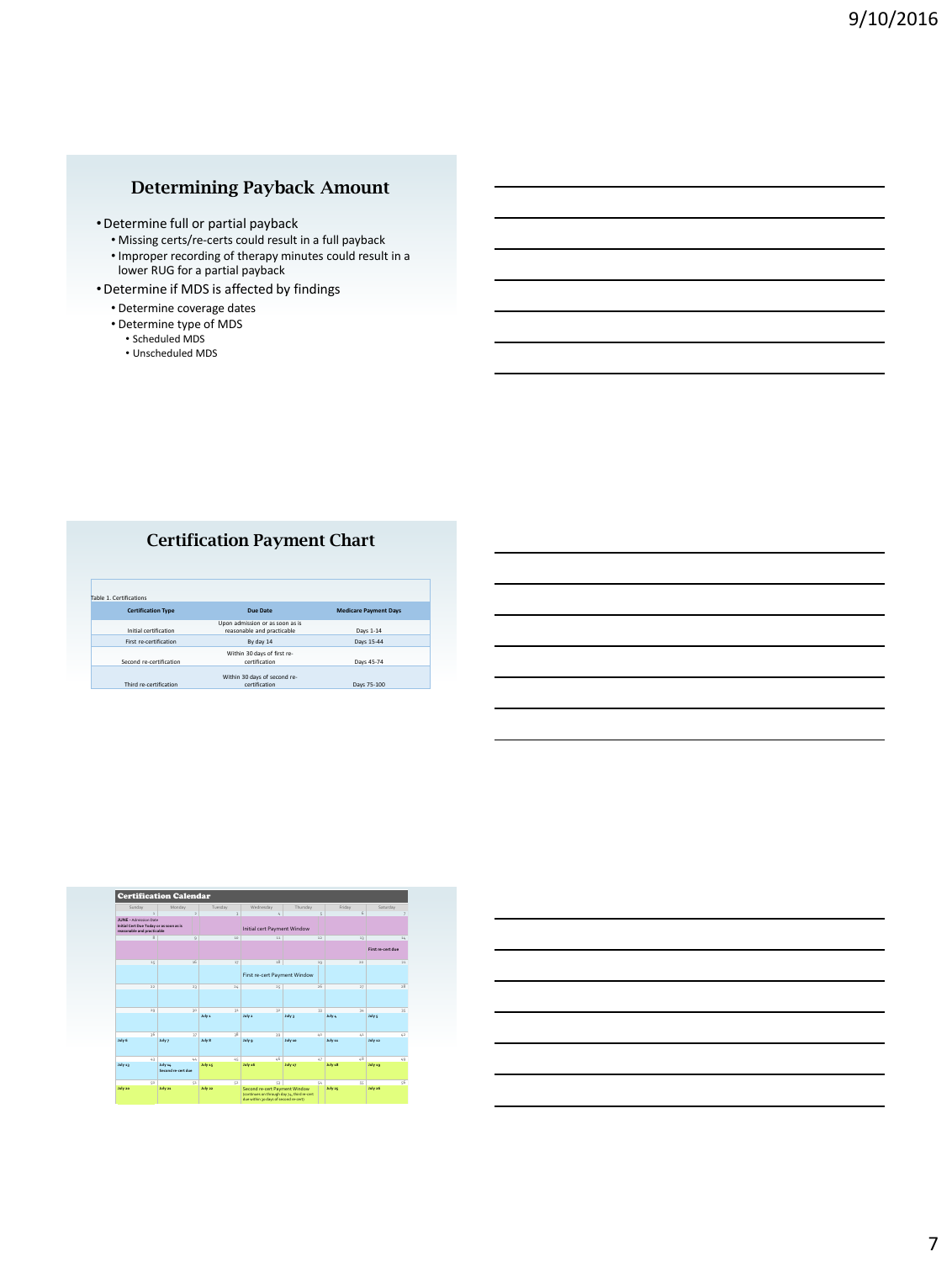# **MDS Payment Charts**

|                                  | $\Lambda$                                         |                                            |                   |                                                                 |
|----------------------------------|---------------------------------------------------|--------------------------------------------|-------------------|-----------------------------------------------------------------|
| <b>Assessment Type</b>           | (Claim<br>Modifier)                               | <b>ARD Window</b>                          | <b>Grace Davs</b> | <b>Medicare Payment Days</b>                                    |
| 5-day                            | 10                                                | Days 1-5                                   | Days 6-8          | Days 1-14                                                       |
| $14$ -day                        | 20                                                | Days 13-14                                 | Days 15-18        | Days 15-30                                                      |
| $30 - day$                       | 20                                                | Days 27-29                                 | Days 30-33        | Days 31-60                                                      |
| 60-day                           | 40                                                | Days 57-59                                 | Days 60-63        | Days 61-90                                                      |
| $90 - day$                       | s۵                                                | Days 87-89                                 | Days 90-93        | Days 91-100                                                     |
| Table 3, Unscheduled Assessments | $\Lambda$                                         |                                            |                   |                                                                 |
| <b>Assessment Type</b>           | (Claim                                            | <b>ARD Window</b>                          | <b>Grace Days</b> | <b>Medicare Payment Days</b>                                    |
|                                  | <b>Modifier)</b><br>00<br><b><i>lif</i></b> stand | Day 7 of the COT observation               |                   | Day 1 of that COT observation                                   |
| Change of Therapy (COT)          | alone COT)                                        | period                                     | Not allowed       | period through next MDS start date                              |
| End of Therapy (EOT)             | 04<br><b>Of stand</b><br>alone EOT)               | 1-3 days after all therapy<br>services end | Not allowed       | First day of no therapy services<br>through next MDS start date |

| ,我们也不会有什么?""我们的人,我们也不会有什么?""我们的人,我们也不会有什么?""我们的人,我们也不会有什么?""我们的人,我们也不会有什么?""我们的人 |  |  |  |
|----------------------------------------------------------------------------------|--|--|--|
|                                                                                  |  |  |  |
|                                                                                  |  |  |  |
|                                                                                  |  |  |  |
|                                                                                  |  |  |  |

|                       |                         |                            |              | <b>MDS Calendar for Scheduled PPS Assessments</b>                                                           |                |               |                 |                 |
|-----------------------|-------------------------|----------------------------|--------------|-------------------------------------------------------------------------------------------------------------|----------------|---------------|-----------------|-----------------|
| Sunday                |                         | Monday                     | Tuesday      | Wednesday                                                                                                   | Thursday       |               | <b>Friday</b>   | Saturday        |
| <b>JUNE</b>           |                         | ä                          |              |                                                                                                             |                |               | 6               |                 |
|                       |                         |                            |              |                                                                                                             |                |               |                 |                 |
| <b>Admission Date</b> |                         |                            |              | 5 Day MDS Payment Window                                                                                    |                |               |                 |                 |
|                       | $\overline{\mathbf{8}}$ | $\circ$                    | 20           | 11                                                                                                          |                | 12            | 13              | 14              |
| 5 Day MDS ARD         |                         |                            |              |                                                                                                             |                |               |                 |                 |
|                       | 15                      | 16                         | 17           | 18                                                                                                          |                | 10            | $20^{1}$        | 21              |
| 14 Day MDS ARD        |                         |                            |              | 14 Day MDS Payment Window                                                                                   |                |               |                 |                 |
|                       | 22                      | 21                         | 24           | 25                                                                                                          |                | 26            | 27              | $\overline{28}$ |
|                       |                         |                            |              |                                                                                                             |                |               |                 |                 |
|                       | 20                      | 10                         | 22           | 22                                                                                                          |                | $\mathcal{X}$ | 34              | 35              |
| 30 Day MDS ARD        |                         |                            | July 1       | July 2                                                                                                      | July 1         |               | July 4          | July 5          |
| July 6                | $\frac{1}{2}$           | $\boldsymbol{v}$<br>July 7 | 38<br>July 8 | 39<br>July 9                                                                                                | <b>July 10</b> | 40            | 41<br>July 11   | 42<br>July 11   |
|                       |                         |                            |              |                                                                                                             |                |               |                 |                 |
|                       | 43                      | 44                         | 45           | $\overline{16}$                                                                                             |                | 47            | $\overline{28}$ | 49              |
| July 13               |                         | July 14                    | July 15      | July 16                                                                                                     | July 17        |               | July 18         | July 19         |
|                       | so                      | 51                         | K2           | C1                                                                                                          |                | 54            | SS              | $\overline{6}$  |
| July 20               |                         | July 22                    | July 22      | 30 Day MDS Payment Window<br>(continues on through day 6o if no other<br>unscheduled assessments completed) |                |               | July as         | July 26         |

| <u> Andreas Andreas Andreas Andreas Andreas Andreas Andreas Andreas Andreas Andreas Andreas Andreas Andreas Andreas</u> |                                                             |  |  |  |
|-------------------------------------------------------------------------------------------------------------------------|-------------------------------------------------------------|--|--|--|
|                                                                                                                         |                                                             |  |  |  |
|                                                                                                                         |                                                             |  |  |  |
| <u> 1989 - Johann Stoff, deutscher Stoffen und der Stoffen und der Stoffen und der Stoffen und der Stoffen und der</u>  |                                                             |  |  |  |
|                                                                                                                         |                                                             |  |  |  |
|                                                                                                                         |                                                             |  |  |  |
|                                                                                                                         | <u> 1989 - Johann Stoff, amerikansk politiker (d. 1989)</u> |  |  |  |
|                                                                                                                         |                                                             |  |  |  |

| MDS Calendar for Unscheduled COT PPS Assessment |                        |         |                                                                                                             |                |           |           |
|-------------------------------------------------|------------------------|---------|-------------------------------------------------------------------------------------------------------------|----------------|-----------|-----------|
| Sunday                                          | Monday                 | Tuesday | Wednesday                                                                                                   | Thursday       | Friday    | Saturday. |
| ä,                                              | $\overline{z}$         |         |                                                                                                             |                | 6         |           |
| <b>ILINE</b>                                    |                        |         |                                                                                                             |                |           |           |
| <b>Admission Date</b>                           |                        |         | 5 Day MDS Payment Window                                                                                    |                |           |           |
| $\overline{\mathbf{8}}$                         | $\overline{Q}$         | 20      | 11                                                                                                          | 12             | 11        | 14        |
| 5 Day MDS ARD                                   |                        |         |                                                                                                             |                |           |           |
| 15                                              | 16                     | 17      | 18                                                                                                          | 10             | $20^{1}$  | $^{21}$   |
| 14 Day MDS ARD                                  | <b>Payment Changes</b> |         |                                                                                                             |                |           |           |
|                                                 | 21                     | 2L      | 25                                                                                                          | 26             | 27        | $^{18}$   |
| <b>COT MDS ARD</b>                              |                        |         | <b>COT MDS Payment Window</b>                                                                               |                |           |           |
| 20                                              | 20                     | 22      | 32                                                                                                          | $\mathcal{X}$  | 34        | 35        |
| 30 Day MDS ARD                                  |                        | July 1  | July 2                                                                                                      | July 1         | Johns     | July 5    |
| $\frac{1}{2}$                                   | $\alpha$               | 38      | 39                                                                                                          | 40             | 41        | 42        |
| July 6                                          | July 7                 | July 8  | Juhr o                                                                                                      | <b>July 10</b> | July 11   | Johnson   |
| 43                                              | 44                     | 45      | ú5                                                                                                          | 47             | $\iota$ 8 | 49        |
| July 13                                         | July 14                | July 15 | July 16                                                                                                     | July 17        | July 18   | July 19   |
| KO.                                             | K1                     | K2      | S3                                                                                                          | 54             | SS        | 66        |
| July 20                                         | July 22                | July 22 | 30 Day MDS Payment Window<br>(continues on through day 6o if no other<br>unscheduled assessments completed) |                | July as   | July 26   |

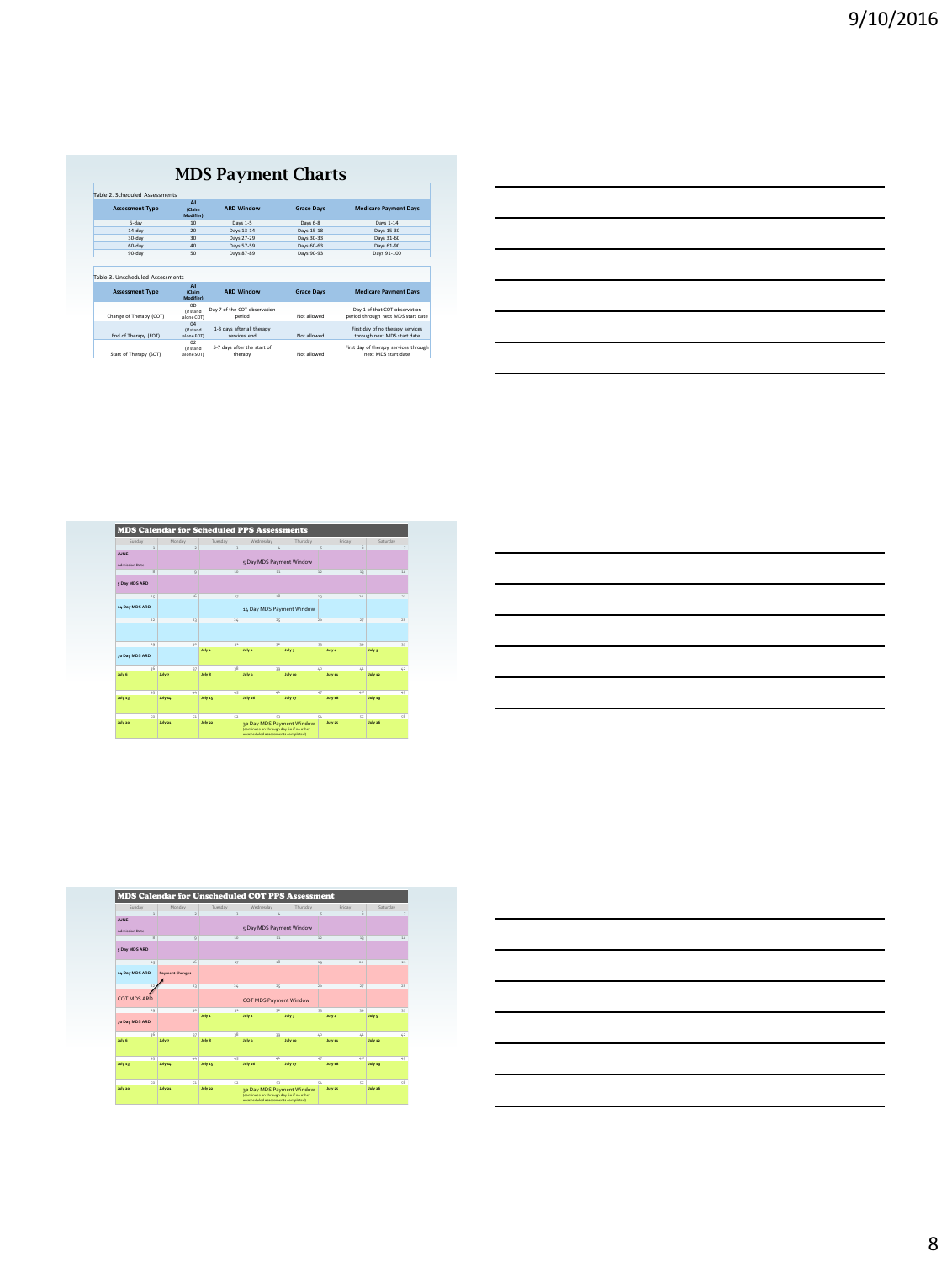|                              | MDS Calendar for Unscheduled COT Combined with Scheduled PPS Assessment |              |                                                                                                             |                 |                 |                 |
|------------------------------|-------------------------------------------------------------------------|--------------|-------------------------------------------------------------------------------------------------------------|-----------------|-----------------|-----------------|
| Sunday                       | Monday                                                                  | Tuesday      | Wednesday                                                                                                   | Thursday        | Friday          | Saturday.       |
|                              | ×                                                                       |              | 4                                                                                                           |                 | 6               |                 |
| <b>JUNE</b>                  |                                                                         |              |                                                                                                             |                 |                 |                 |
| <b>Admission Date</b>        |                                                                         |              | 5 Day MDS Payment Window                                                                                    |                 |                 |                 |
|                              | $\overline{\ast}$<br>$\alpha$                                           | 20           | 11                                                                                                          | 12              | 11              | 14              |
| 5 Day MDS ARD                | <b>Payment Changes</b>                                                  |              |                                                                                                             |                 |                 |                 |
|                              | 16                                                                      | 17           | 18                                                                                                          | 10              | $20^{1}$        | 21              |
| COT/14 Day MDS<br><b>ARD</b> |                                                                         |              | COT/14 Day MDS Payment Window                                                                               |                 |                 |                 |
| 22                           | 21                                                                      | $24^{+}$     | 25                                                                                                          | 26              | 27              | $\overline{28}$ |
|                              |                                                                         |              |                                                                                                             |                 |                 |                 |
| 20                           | 20                                                                      | 22<br>July 1 | 22<br>July 2                                                                                                | 33<br>July 1    | 24<br>July 4    | 35<br>July 5    |
| to Day MDS ARD               |                                                                         |              |                                                                                                             |                 |                 |                 |
| $\frac{1}{2}$                | $\boldsymbol{v}$                                                        | 38           | 39                                                                                                          | $\overline{10}$ | 41              | 42              |
| July 6                       | July 7                                                                  | July 8       | July 9                                                                                                      | July 10         | Johnson         | July 11         |
| 43                           | 44                                                                      | 45           | $\overline{16}$                                                                                             | 47              | $\overline{28}$ | 49              |
| July 13                      | July 14                                                                 | July 15      | July 16                                                                                                     | July 17         | July 18         | July 19         |
| KO.                          | K1                                                                      | K2           | $\overline{a}$                                                                                              | 54              | SS              | 56              |
| July 20                      | July 21                                                                 | July 22      | 30 Day MDS Payment Window<br>(continues on through day 6o if no other<br>unscheduled assessments completed) |                 | July at         | July 26         |

|                                                                                                                  |  | <u> 1989 - Johann Stoff, amerikansk politiker (d. 1989)</u>                                                          |
|------------------------------------------------------------------------------------------------------------------|--|----------------------------------------------------------------------------------------------------------------------|
|                                                                                                                  |  | <u> 1989 - Andrea Santa Andrea Andrea Andrea Andrea Andrea Andrea Andrea Andrea Andrea Andrea Andrea Andrea Andr</u> |
|                                                                                                                  |  |                                                                                                                      |
|                                                                                                                  |  | ,我们也不会有什么。""我们的人,我们也不会有什么?""我们的人,我们也不会有什么?""我们的人,我们也不会有什么?""我们的人,我们也不会有什么?""我们的人                                     |
|                                                                                                                  |  | <u> 1989 - Andrea Santa Andrea Andrea Andrea Andrea Andrea Andrea Andrea Andrea Andrea Andrea Andrea Andrea Andr</u> |
| and the control of the control of the control of the control of the control of the control of the control of the |  |                                                                                                                      |

|                |     |                              |         |    | <b>MDS Calendar for Unscheduled EOT PPS Assessment</b>                                                      |                        |                 |                    |
|----------------|-----|------------------------------|---------|----|-------------------------------------------------------------------------------------------------------------|------------------------|-----------------|--------------------|
| Sunday         |     | Monday                       | Tuesday |    | Wednesday                                                                                                   | Thursday               | Friday          | Saturday           |
|                | ۰   | ×                            |         |    |                                                                                                             |                        | 6               |                    |
| <b>ILINE</b>   |     |                              |         |    |                                                                                                             |                        |                 |                    |
| Admission Date |     |                              |         |    | 5 Day MDS Payment Window                                                                                    |                        |                 |                    |
|                | s   | $\alpha$                     | 20      |    | 22                                                                                                          | 12                     | 13              | 14                 |
| 5 Day MDS ARD  |     |                              |         |    |                                                                                                             |                        |                 |                    |
|                | 15  | 16                           |         | 17 | 18                                                                                                          | 10                     | 20              | $^{21}$            |
| 14 Day MDS ARD |     | 14 Day MDS Payment Window    |         |    | Last day of Therapy                                                                                         | <b>Payment Changes</b> |                 | <b>FOT MDS ARD</b> |
|                | 22  | 23                           | 24      |    | 25                                                                                                          | 36                     | 27              | $\overline{28}$    |
|                |     | <b>EOTMDS Payment Window</b> |         |    |                                                                                                             |                        |                 |                    |
|                | 20  | 10                           |         | 22 | $^{12}$                                                                                                     | $\mathcal{X}$          | 34              | 35                 |
| to Day MDS ARD |     |                              | July 1  |    | July 2                                                                                                      | July 3                 | July 4          | July 5             |
|                | 36  | $\alpha$                     |         | 38 | 39                                                                                                          | $\omega$               | 41              | 42                 |
| July 6         |     | July 7                       | July 8  |    | July 9                                                                                                      | July 10                | July 11         | Johnson            |
|                | 43  | 44                           | 45      |    | $\overline{16}$                                                                                             | 47                     | $\overline{28}$ | 49                 |
| July 13        |     | July 14                      | July 15 |    | July 16                                                                                                     | July 17                | July 18         | July 19            |
|                | KO. | 51                           | K2      |    | S1                                                                                                          | K.                     | 55              | $\overline{6}$     |
| July 20        |     | July 22                      | July 22 |    | 30 Day MDS Payment Window<br>(continues on through day 6o if no other<br>unscheduled assessments completed) |                        | July 26         | July 26            |

| the control of the control of the control of the control of the control of the control of the control of the control of the control of the control of the control of the control of the control of the control of the control |                            |
|-------------------------------------------------------------------------------------------------------------------------------------------------------------------------------------------------------------------------------|----------------------------|
|                                                                                                                                                                                                                               |                            |
|                                                                                                                                                                                                                               |                            |
|                                                                                                                                                                                                                               |                            |
|                                                                                                                                                                                                                               | the control of the control |
|                                                                                                                                                                                                                               |                            |
|                                                                                                                                                                                                                               |                            |
|                                                                                                                                                                                                                               |                            |
|                                                                                                                                                                                                                               |                            |

| Sunday                  | Monday                       | Tuesday      | Wednesday                                                                 | Thursday               | Friday                 | Saturday           |
|-------------------------|------------------------------|--------------|---------------------------------------------------------------------------|------------------------|------------------------|--------------------|
| ä,                      |                              |              |                                                                           |                        | 6                      |                    |
| <b>ILINE</b>            |                              |              |                                                                           |                        |                        |                    |
| <b>Admission Date</b>   |                              |              | 5 Day MDS Payment Window                                                  |                        |                        |                    |
| $\overline{\mathbf{8}}$ | ö                            | 20           | 11                                                                        | 12                     | 11                     | 14                 |
|                         |                              |              |                                                                           |                        |                        |                    |
| < Day MDS ARD           |                              |              |                                                                           |                        |                        |                    |
| 15                      | 16                           | 17           | $+8$                                                                      | 10                     | $20^{1}$               | $^{21}$            |
|                         |                              |              |                                                                           |                        |                        |                    |
| 14 Day MDS ARD          | 14 Day MDS Payment Window    |              | Last day of Therapy                                                       | <b>Payment Changes</b> |                        | <b>EOT MDS ARD</b> |
| 22                      | 21                           | 2L           | 25                                                                        | 26                     | $_{27}$                | $_{28}$            |
|                         |                              |              |                                                                           |                        | <b>Therapy Resumes</b> |                    |
|                         | <b>EOTMDS Payment Window</b> |              |                                                                           |                        | <b>Payment Changes</b> |                    |
| 29                      | 30 <sup>o</sup>              | 22           | 32                                                                        |                        | 34                     | 35                 |
|                         |                              | Johns        | Juhr z.                                                                   | July 3                 | July 4                 | July 5             |
|                         |                              |              | SOT/ 30 Day MDS                                                           |                        |                        |                    |
|                         |                              |              | 400                                                                       |                        |                        |                    |
| 36<br>July 6            | $\boldsymbol{v}$<br>July 7   | 38<br>July 8 | $\mathcal{R}$<br>July 9                                                   | 40<br><b>July 10</b>   | 41<br>July 11          | 42<br>Johnson      |
|                         |                              |              |                                                                           |                        |                        |                    |
|                         |                              |              |                                                                           |                        |                        |                    |
| 43                      | $\overline{a}$               | 45           | ú5                                                                        | 47                     | $\iota$ 8              | $\omega$           |
| July 13                 | July 14                      | July 15      | July 16                                                                   | July 17                | July 18                | July 19            |
|                         |                              |              |                                                                           |                        |                        |                    |
|                         | 51                           | S2           | S3                                                                        | Ks.                    | SS                     | $\overline{6}$     |
| KO.                     |                              |              |                                                                           |                        |                        |                    |
| July 20                 | July 22                      | July 22      | SOT/30 Day MDS Payment Window<br>(continues on through day 60 if no other |                        | July 25                | July 26            |

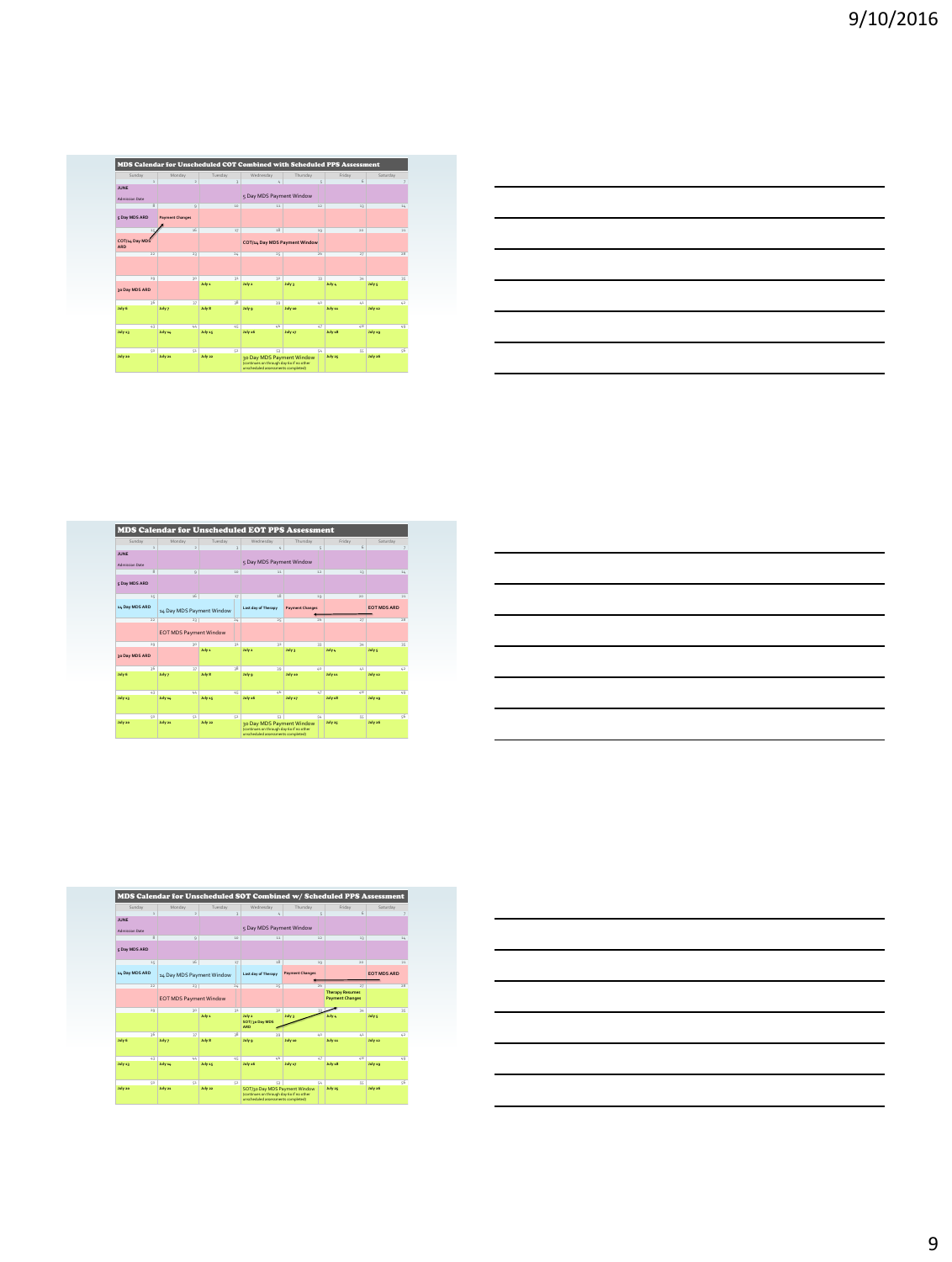#### **RUG Rate Sheet Lancaster County 2016**

| <b>RUG-IV</b><br>Category | Labor<br>Component | x Wage<br>Index | <b>EFFECTIVE FOR SVCS BEG.</b> 10/01/2015 |                             |                                           |                                                    |                                               |
|---------------------------|--------------------|-----------------|-------------------------------------------|-----------------------------|-------------------------------------------|----------------------------------------------------|-----------------------------------------------|
|                           |                    |                 | Indexed<br>Labor<br>Portion               | $+$ Non<br>Labor<br>Portion | = Total<br>Federal<br>Payment<br>at 100 % | Increase<br>Per BIPA<br>of 2000<br>for FY<br>2016* | <b>BIPA</b><br>Adjusted<br>Federal<br>Payment |
| <b>RUX</b>                | 542.78             | 0.9440          | 512.38                                    | 242.72                      | 765.10                                    | 0.00                                               | 755.10                                        |
| <b>RUL</b>                | 530.96             | 0 9440          | 501.22                                    | 237.43                      | 738.65                                    | 0.00                                               | 738.65                                        |
| <b>RVX</b>                | 483.11             | 0.9440          | 456.06                                    | 216.04                      | 672.10                                    | 0.00                                               | 672.10                                        |
| <b>RVL</b>                | 433.44             | 0.9440          | 409.16                                    | 193.82                      | 602.98                                    | 0.00                                               | 602.98                                        |
| <b>RHX</b>                | 437.71             | 0 9440          | 413.20                                    | 195.73                      | 608.93                                    | 0.00                                               | 608.93                                        |
| RHI                       | 390.40             | 0.9440          | 368.54                                    | 174.58                      | 543.12                                    | 0.00                                               | 543.12                                        |
| RMX                       | 401.62             | 0 9440          | 379.03                                    | 179.66                      | 558.58                                    | 0.00                                               | 658.58                                        |
| <b>RMI</b>                | 368.40             | 0 9440          | 347.77                                    | 164 74                      | 512.51                                    | 0.00                                               | 612.51                                        |
| RLX                       | 352.62             | 0.9440          | 332.87                                    | 157.68                      | 490.55                                    | 0.00                                               | 490.55                                        |
| <b>RUC</b>                | 411.60             | 0 9440          | 318.45                                    | 184.01                      | 572.46                                    | 0.00                                               | 672.46                                        |
| <b>RUB</b>                | 411.60             | 0.9440          | 388.45                                    | 184.01                      | 572.46                                    | 0.00                                               | 672.46                                        |
| <b>RUA</b>                | 344.08             | 0 9440          | 324.81                                    | 153.86                      | 478.67                                    | 0.00                                               | يعفته                                         |
| <b>RVC</b>                | 353.01             | 0 9440          | 333.24                                    | 157.86                      | 491.10                                    | 0.00                                               | 491.10                                        |
| RVB                       | 305.70             | 0.9440          | 288.58                                    | 136.70                      | 425.28                                    | 0.00                                               | 420.2                                         |
| <b>RVA</b>                | 304 52             | 0 9440          | 287.46                                    | 136.17                      | 423.63                                    | 0.00                                               | تتبجن                                         |
| RHC                       | 307.61             | 0.9440          | 290.38                                    | 137.66                      | 427.93                                    | 0.00                                               | 427.93                                        |
| RHB                       | 276.86             | 0.9440          | 261.36                                    | 123.80                      | 385.15                                    | 0.00                                               | $\overline{1}$                                |
| <b>RHA</b>                | 243.73             | 0 9440          | 230.08                                    | 108.99                      | 339.07                                    | 0.00                                               | 339.07                                        |
| <b>RMC</b>                | 270.23             | 0.9440          | 255.10                                    | 120.84                      | 375.94                                    | 0.00                                               | 375.94                                        |
| <b>RMB</b>                | 253.67             | 0 9440          | 239.47                                    | 113.44                      | 362.91                                    | 0.00                                               | 352.91                                        |
| <b>RMA</b>                | 208.72             | 0 9440          | 197.03                                    | 93.34                       | 290.37                                    | 0.00                                               | 290.37                                        |

# **Issuing The Payback**

• Cutting a check

- Performing Claim Adjustment
	- Within billing software package
	- FISS (Fiscal Intermediary Shared System) Medicare's online system

# **Adjusting a RUG for Lower Payment**

•In order to adjust a claim to a Lower RUG for payment takeback:

- Has no time limit on when adjustment can be done
- Bill type will change to a 217
- Add DCN (document control number) to box 64 of the claim
- Use condition code D2 and adjustment reason code OT
- Add notes in Remarks box stating change in RUG score
- Make RUG change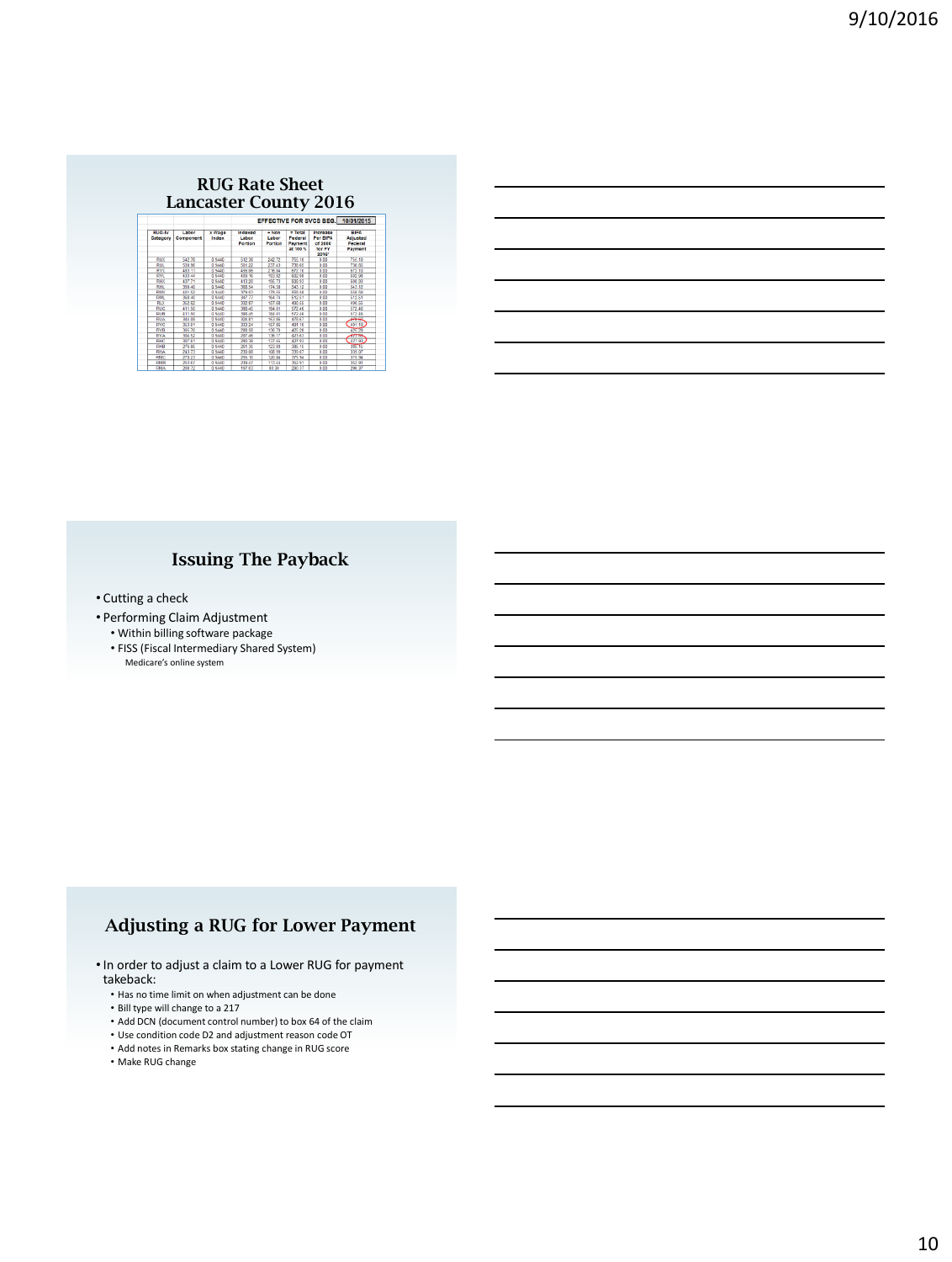# **Adjusting a RUG for Higher Payment**

- •In order to adjust a claim to a Higher RUG for payment:
- Must be within 120 days of the date of service of the claim
- All claim adjustment instructions are identical to previous example

#### **Provider Liable Days**

- Determine that no payment should have been made
	- Entire Medicare A stay
	- One MDS or cert payment window
- Provider liable days will not be paid by Medicare, will not be the resident's responsibility, but the days will still count as used from the resident's 100 Medicare Part A Skilled Nursing benefit period

### **Adjusting a Claim to Reflect Provider Liable Days**

- •In order to adjust a claim for provider liable days for payment takeback:
	- Has no time limit on when adjustment can be done
	- Bill type will change to a 217
	- Add DCN (document control number) to box 64 of the claim
	- Use occurrence span code 77 with date span of non-payable days
	- Use condition code D9 and adjustment reason code OT
	- Provider liable days listed as covered days
	- Add notes in Remarks box pertaining to the reason for provider liable days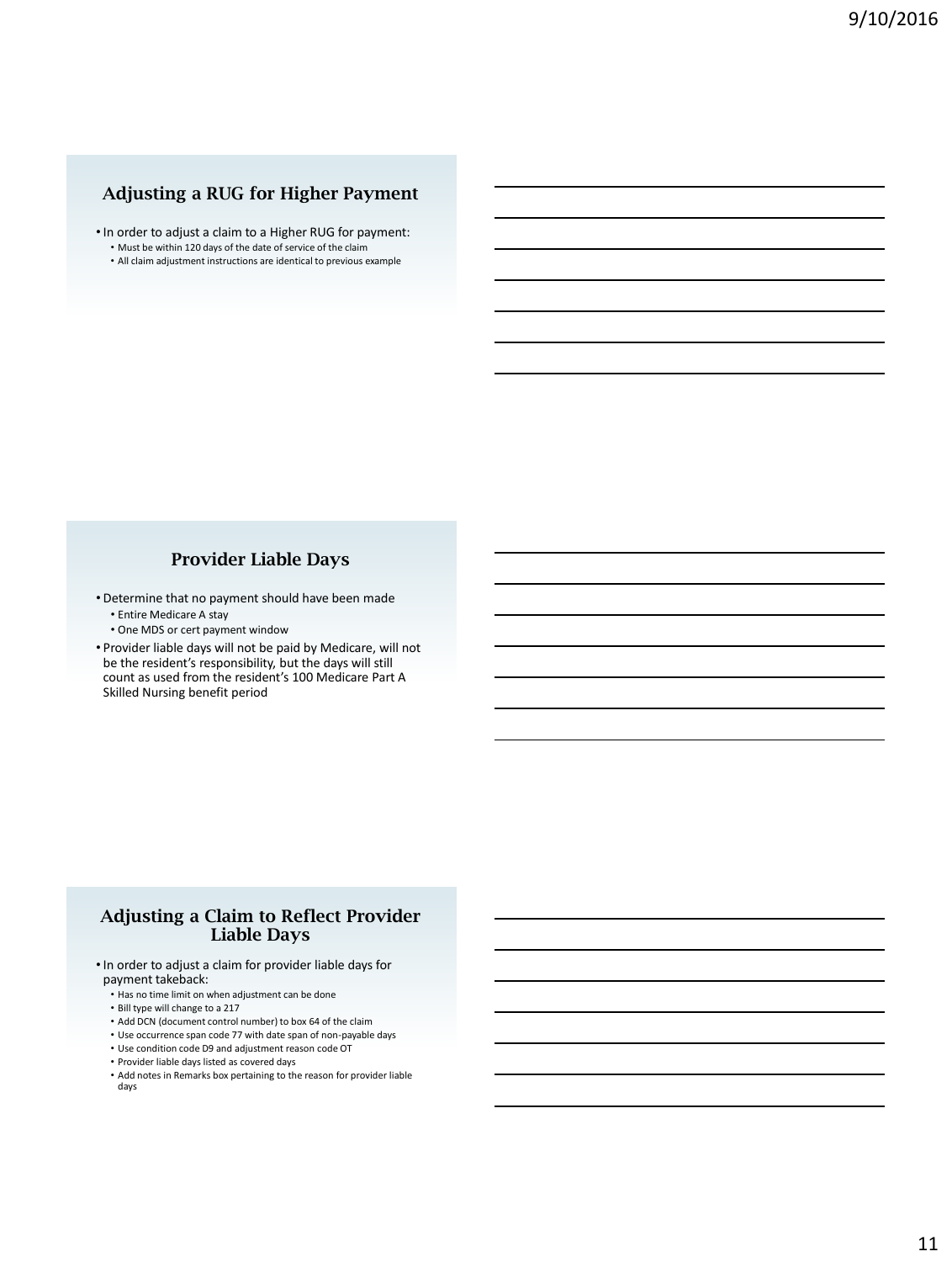# **Managed Care Payers**



# **Mary Kate McGrath, Esquire Marshall Dennehey Warner Coleman & Goggin**

Mary Kate McGrath, Esq., is an associate in the Health Care Department in the Philadelphia, Pennsylvania, office of Marshall Dennehey Warner Coleman & Goggin.

Mary Kate has focused her legal career on the defense of health care providers, hospitals, health systems, rehabilitation centers and skilled nursing facilities. She also handles matters involving fraud and abuse, including defending and advising health care clients regarding government payment programs, electronic discovery and privacy matters.

> **MARSHALL DENNEHEY WARNER COLEMAN & GOGGIN**

### **When to Retain Counsel?**

- •As soon as the facility becomes aware of a potentially inaccurate claim submission.
- The Attorney Client Privilege will apply to the communications which are necessary to investigate the genesis of the potentially inaccurate claim submission.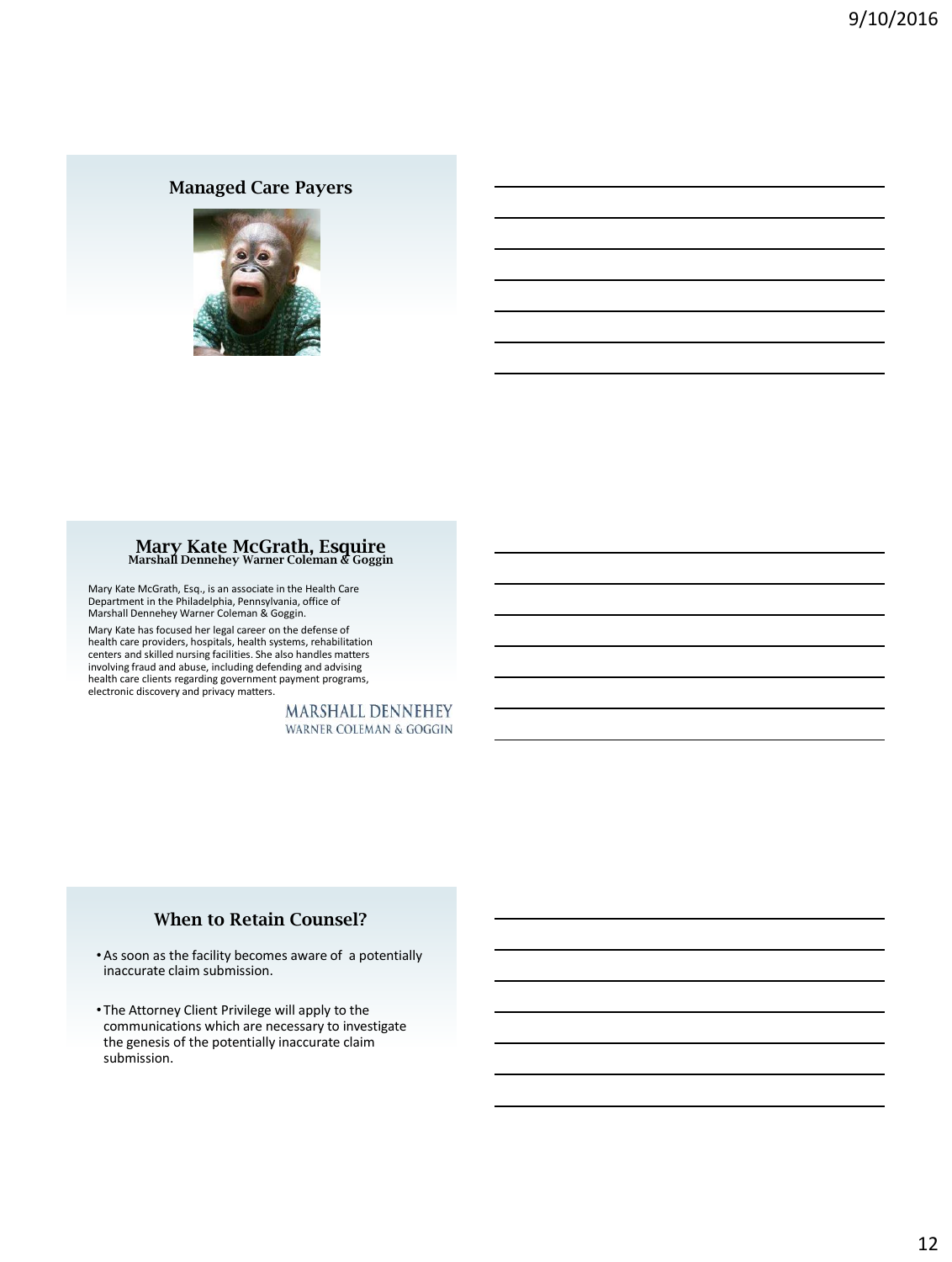### **Bringing Counsel into Mission Control**

- Counsel will take an objective assessment of the moving parts, and will provide a perspective that may be difficult to maintain for those directly involved.
- Counsel will serve as a liaison between the facility and all members of the audit team, preserving the important need to keep distance between the audit team and the facility.
- Counsel will communicate with the government on behalf of the facility.

### **Time is of the Essence**

- No matter how inadvertent or unintentional, inaccurate billing practices are a serious matter, and carry significant potential for penalty.
- Penalties include monetary amounts, the right to intervene in facility management through exercising exclusion authority such as a corporate integrity agreement (CIA) and even criminal penalties.
- Comporting with timing requirements and promptly disclosing a potential inaccuracy serves to mitigate the severity of the government response.

#### **What is Exclusion Authority?**

- Section 1128(b)(7) of the Social Security Act (42 USC 1320a – 7(b)7) provides the OIG with the ability to exercise permissive exclusion authority in response to any conduct which may be pursued under the False Claims Act.
- The OIG now follows a "risk assessment continuum", in which a facility is placed on a scale of high to low risk.
- The OIG response could include corporate integrity agreements, and specific monitoring by the OIG of the facility.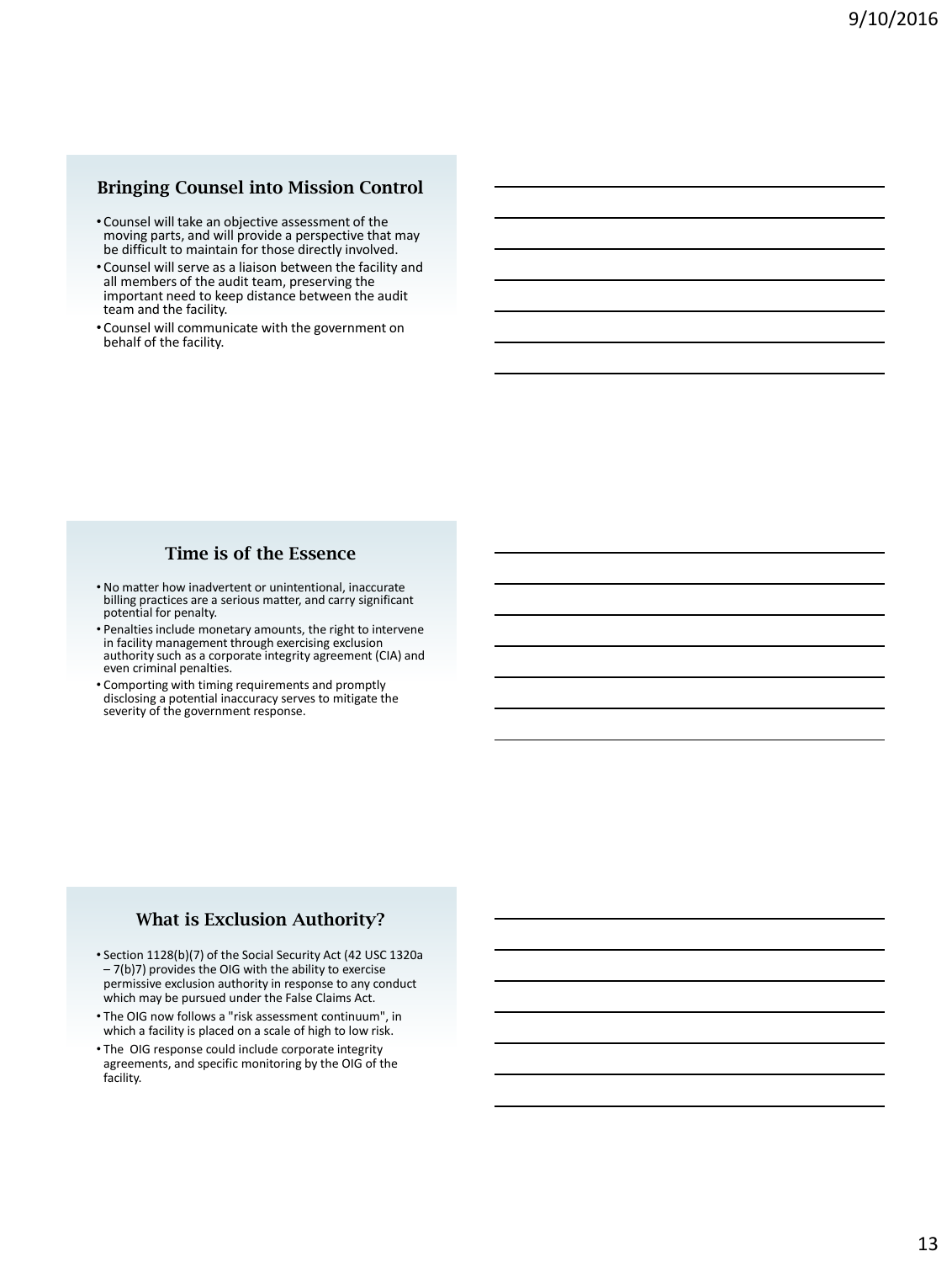## **Four Factors of OIG Risk Assessment**

- •Nature and circumstances of conduct
- Conduct of facility during investigation
- Significant ameliorative effects (whether appropriate disciplinary actions were taken against those responsible for the billing practice)
- •History of Compliance.

### **Self-Disclosure and 1128(b)(7) authority**

- •Under the new guidelines, the OIG has established that it may "release" its exclusion authority, when a facility has self-disclosed the issue.
- Taking government involvement off the table is a strong argument for self-disclosure.

### **Disclosure to the OIG**

- Detailed letter preferably from your attorney to the OIG disclosing the issue Mission of the organization
	-
	- Organization commitment to compliance
	- Dates of discovery Time and expense in determining scope of problem
	- Qualifications of those conducting the audit
- OIG will assign an attorney and perhaps also report to Dept. of Justice who will also assign an attorney
- One or the other of those attorneys will take the lead in researching the disclosure and calculating a penalty amount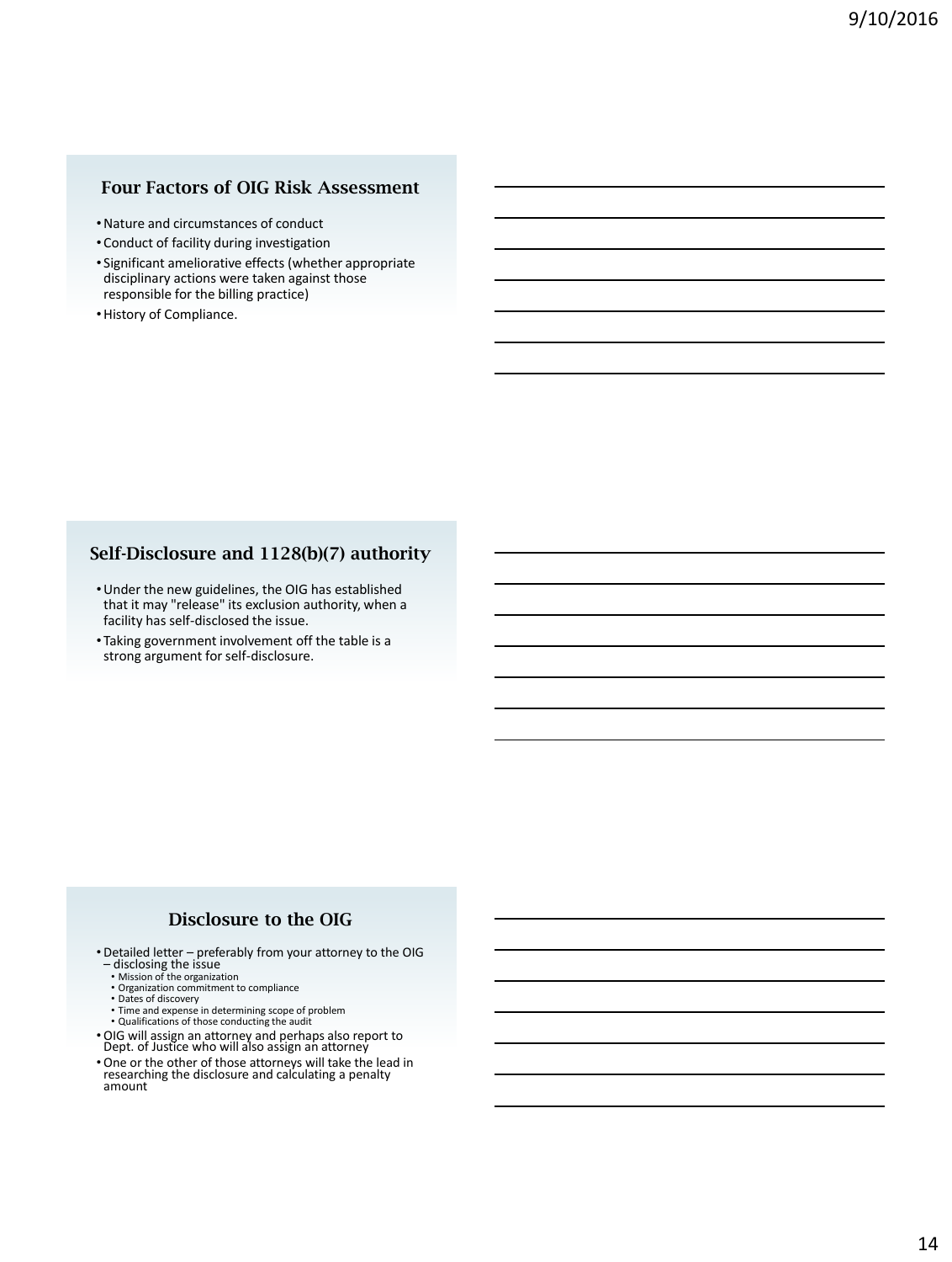#### **Let the Attorney Work the Process**

- Once the approach to the government is made, the attorney representing the facility facilitates movement through resolution of the claim.
- This takes enormous pressure off of administration, and allows those at the facility to avoid racing heart beats and high blood pressure in efforts to avoid a misstep.
- The attorney fields all communication, interprets messages and provides counsel so the facility is well-equipped to make confident decisions throughout the negotiation process.

#### **Meetings, Meetings and More Meetings**

- Expect several meetings throughout this process, not only with the attorney and audit team, but also with the government once the disclosure is made.
- Investigators and attorneys will request access to the records, and will request face time meetings during their investigation of billing practices.
- Once their investigation is completed, investigators and attorneys will meet to discuss their findings and recommendations.
- Having an attorney present during these meetings will assist with disclosing appropriate, non-privileged information.

#### **The Negotiation Phase**

- Once the government has reached a conclusion about the value of the prior inaccuracies, the attorney can field these communications, and prepare the facility for the next steps.
- The attorney advocates on behalf of the facility, providing evidence of the remedial measures, in efforts to avoid punitive action by the government, and negotiate a reasonable outcome for the facility.
- Having remedial measures in place is invaluable tool during negotiations, because it indicates a good faith effort to remedy the issue.